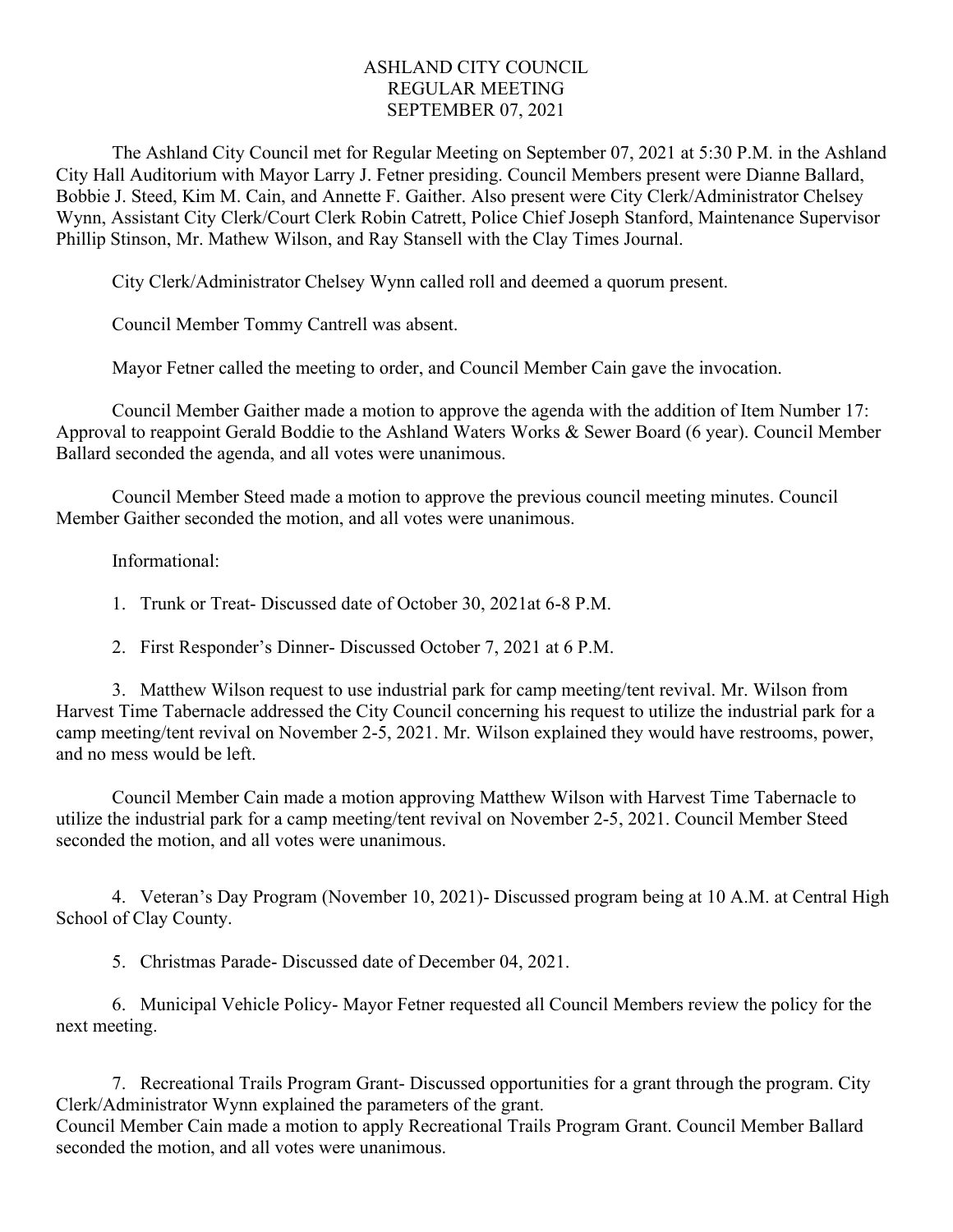8. Discuss 2010 City Lawsuit Settlement

Council Member Gaither made a motion approving City Attorneys to move forward with a settlement in a 2010 Lawsuit. Council Member Cain second the motion, and all votes were unanimous.

Committee Reports:

Mayor Fetner reported on the paving project.

Council Member Ballard did not report.

Council Member Steed did not report.

Council Member Cain reported on the library receiving a grant for a pollinator garden.

Council Member Gaither reported on banners for the Sesquicentennial and Christmas. Council Member Gaither explained she would have more information at the next meeting.

Mayor Fetner requested getting banners that could be used multiple times.

Police Chief Stanford reported on Officer Burns at the Police Academy.

Maintenance Supervisor Stinson did not report.

City Clerk/Administrator Wynn reported on auditors and thanked supervisors and liaisons for help working on the budget.

New Business:

Council Member Gaither made a motion approving the bills received since the last meeting in the amount of \$5,994.55. Council Member Ballard seconded the motion, and all votes were unanimous.

Council Member Cain made a motion approving to purchase 2 Traffic Data Collection Speed Signs from All Traffic Solutions at a total cost of \$6,590.00. Council Member Gaither seconded the motion, and all votes were unanimous.

Council Member Gaither made a motion approving to pay Valent Group \$496.00 for policy change, addition of Police Department 2021 Chevrolet Silverado. Council Member Cain seconded the motion, and all votes were unanimous.

Council Member Gaither made a motion to terminate Youth Sports Contract with Stephanie Freeman effective October 07, 2021. Council Member Ballard seconded the motion, and all votes were unanimous.

Council Member Cain made a motion approving to pay Ashland City Library \$516.00 for excess grant expenditures for the library for computers. (8 and partial of 9<sup>th</sup> computer for grant). Council Member Gaither seconded the motion, and all votes were unanimous.

Council Member Gaither made a motion approving to purchase tobacco stamps from Meyercord Revenue at a total cost of \$3,407.40. Council Member Cain seconded the motion, and all votes were unanimous.